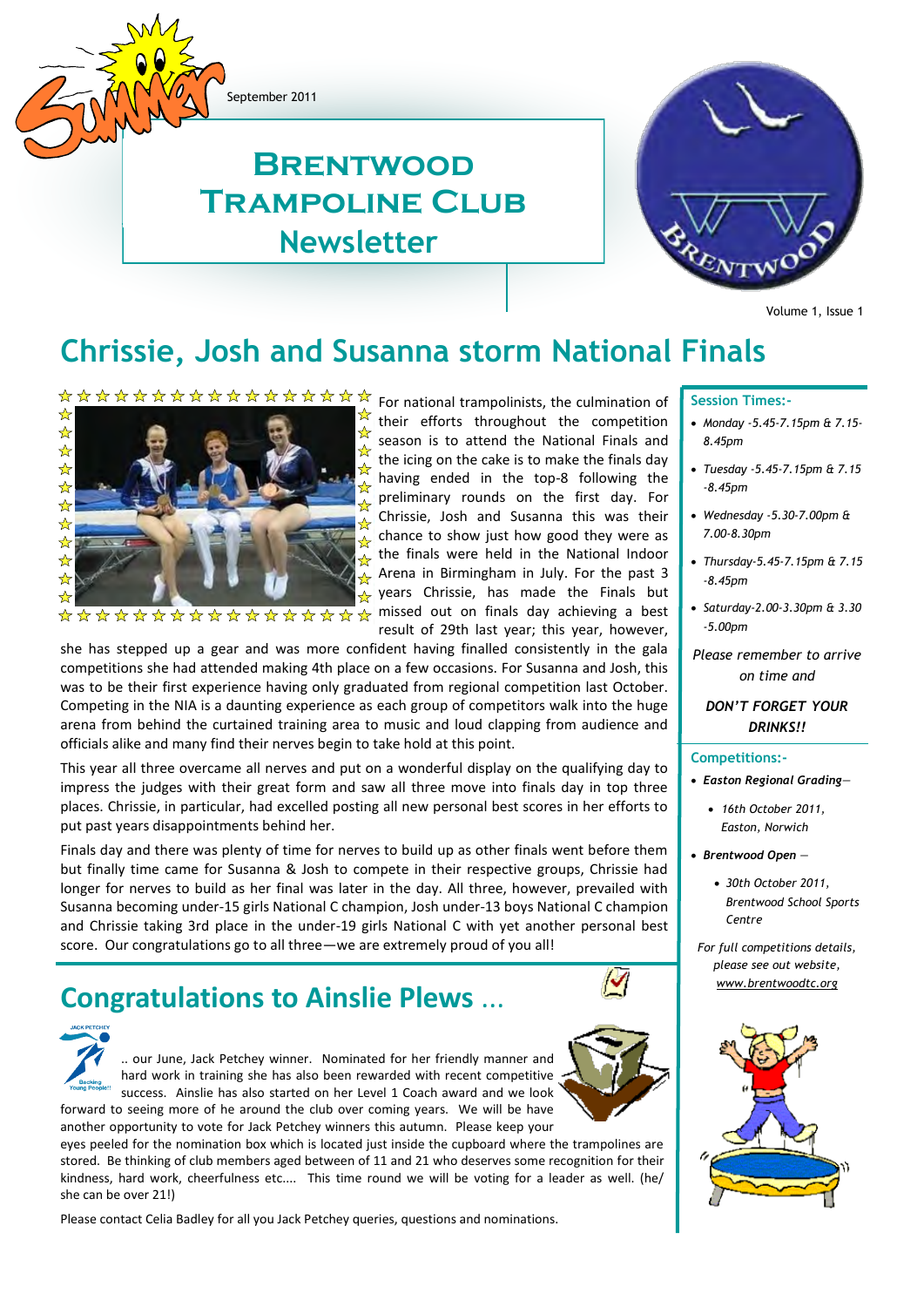### **How to Enjoy your Competitions…..**



We have a grading competition coming up soon and more in the New Year. Our approach to competition will vary hugely from performer to performer.

Whilst we all want to win, trampolining is an individual sport. It is your best performance on the day, judged by a panel of judges, there is very little you can do to beat other performers than do your very best. It is like being a golfer needing to hole a putt to win, sounds simple but it still needs his skill and nerve to do it. However we can take action to ensure we give ourselves the best chance to do well on the day.

Obviously we all train hard and practice our routines for the competition day but there is much more you can do to ensure you give your best performance. Firstly take pride in your appearance and make sure all of your kit is clean and prepared, this is a presentation sport. Boys should only wear their whites to compete and warm up in shorts so as to keep them perfect. Make sure that you get in the right place to compete in your head. Running around the hall before it is your turn to compete is not good preparation, be careful of what and how much you eat before you compete, chips and ketchup might not be the best food for energy!

Find a space on your own and mentally picture yourself doing your routine perfectly! Go through how you will present and doing the routine with a perfect stop at the end. Visualisation is one of the best tools to focus on what you want to achieve. When you are called to get on and compete make sure you remember that this is your time, it is all about you. Take your time to prepare before you present and begin. You choose what bounce to start on so make sure it is a good one and remember when you are finished count to three! so many marks are lost for making small steps at the end of a routine.

Now if you have done your best it is up to the judges, there are five so any judge that sees the routine differently to others will be ruled out, just the three middle judges are scored. It is not often they get it wrong, if your mark is low then consider how to improve your routine, if it is high then lets hope you have qualified to the next grade. You are responsible for your own performance, people are watching you and you represent your club, our club. Make sure you make the club stand out to others by your good competition behaviour.

The top three will earn medals and others will be part of a team competition. At Brentwood Trampoline Club everyone who competes for the club has earned their place to be there. We are a club that support each other from the National performers to first time grading competitors, make sure you support your fellow club members, spot for them, be positive to them when their nerves might take over, celebrate their success and put an arm around their shoulder when they maybe get disappointed. Be there for each other and enjoy your day in the spotlight, this is what you have trained for. Good luck!



### **Are You Famous?...........You could be!!**



..A Great Christmas Present for someone..

"I'm Famous" is a family run company who work closely with the community raising awareness & funds for schools, youth sports and performance arts. They will be coming to our club on Saturday 29th October to take some photographs. We will be setting up for the Open Competition the following day so as well as getting in a last minute bounce, you can have some action shots taken as well. I'm Famous intend to take up to 8 professionally posed action photos of each participant against their 'green screen' background. Images can be viewed immediately on the monitors against a selection of bespoke dynamic backgrounds, with instant club branding & participant personalisation.

They can produce a range of framed photographs & posters (various sizes & prices) available on the day. They can also produce other items including mugs, t-shirts, mouse mats etc which are totally unique and are created, branded, assembled, printed & framed via their website.

Please come along with your club leotard arriving at about 5.30pm and once we are all set up it'll be time to strike a pose and have some fun!

There is absolutely no obligation for anyone to buy.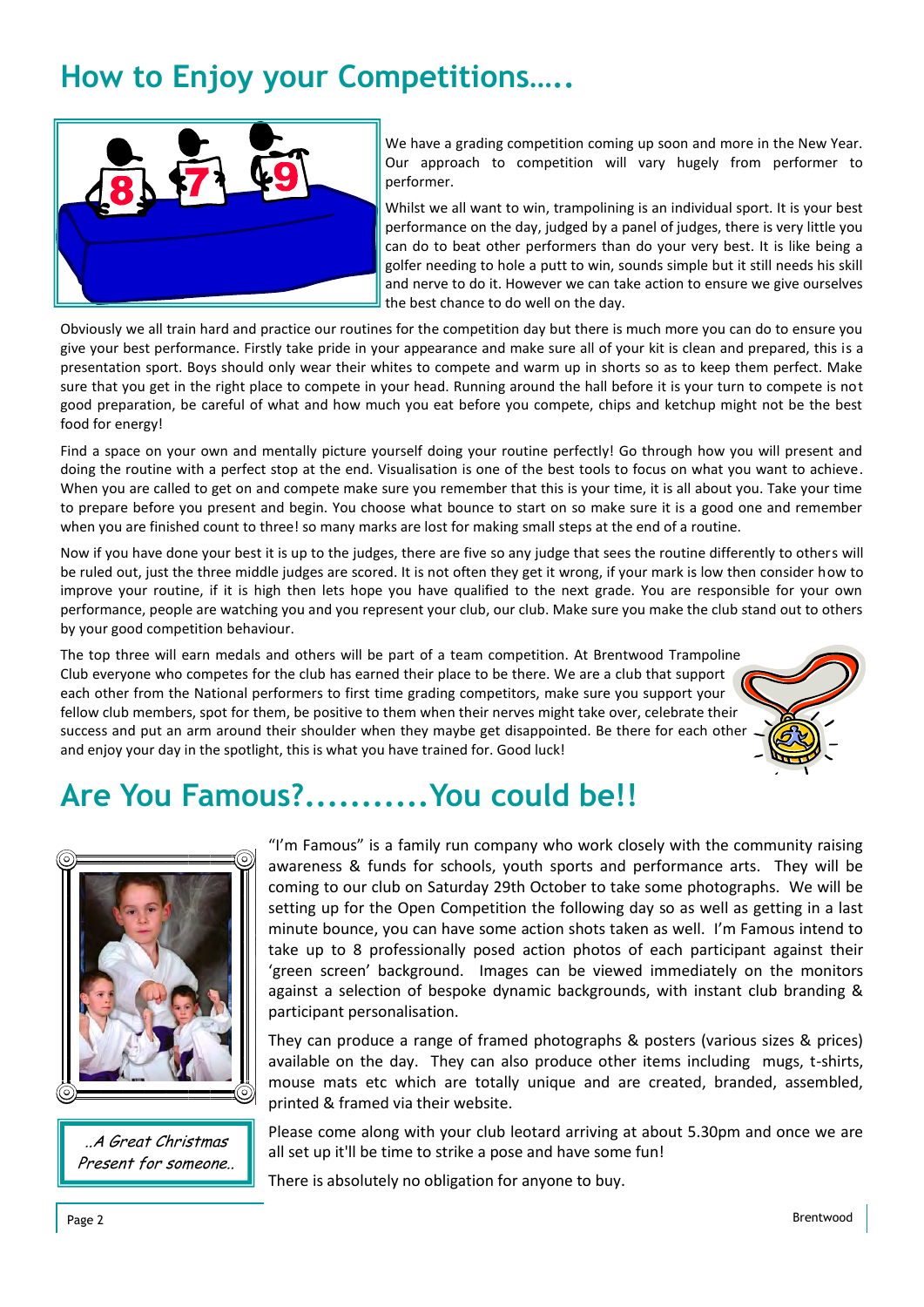## **Fish and Chip Supper/Quiz Night**

We are arranging another social evening, after the huge success of our previous one, which was held at Vicki and Tom's house before they departed back to America, where we all enjoyed some scrummy fish and chips. It was such a success we have decided to do it all over again. This time we have the facilities at a local church hall.

We will of course be having a quiz and also, which is growing in popularity, especially amongst the children, a few games of BINGO!!

Please let me know as soon as possible whether you will be able to attend.

The details are :-

**Date**:- 17th September 2011

**Time**:- 6.30 –9.30 pm

**Place**:- Christ Church, Warley Hill, CM13 3AA (back off the road on the left as you go south, after the mini roundabout and before the Horse and Groom pub)

**RSVP: lindsey.jane@ntlworld.com** with numbers attending



Come and join us for our fish and chip supper



### **Star Leotards….our club leotard manufacturer**

Star Leotards was established in 2006. Their aim is to create fresh young designs that are individually hand made in this country. They also try to source as much materials as they can from the UK. Until recently, they have been supplying local clubs in the East Anglia area but are now expanding and have recently launched their website. We cater for the needs of both clubs and individuals. If you see a design you like, but would like it in a different colour then you can drop them an email and they'll see what they can do. As they make all the leotards locally, they can easily change colours and designs. If the matching of colours is important then please ask for a swatch of the fabric via e-mail and they will be happy to supply this free of charge.

Star leotards are currently designing a new boys leotard which will be available soon. Please look out for further information on this in the next issue.

Star leotards are regularly at the club and will be in attendance at the Brentwood Open Competition on Sunday 30th October. If you need a new leotard before then, please contact Jenny on email [info@starleotards.co.uk o](mailto:info@starleotards.co.uk)r check out the website at **[www.starleotards.co.uk](http://www.starleotards.co.uk/)**

A club tracksuit is also in the pipeline and we are in the process of sourcing ideas for this............further information in the next issue. **New Sexter Gets New**  New **New in the window** 

### **Competition Time**

**We are searching for the best name for our new Newsletter.** 

#### **For your chance to WIN a**

# GOOD LUCK!!

| or your chance to WIN a                                                                            | Newsletter Name Competition |
|----------------------------------------------------------------------------------------------------|-----------------------------|
| imply fill in the form opposite<br>nd drop your suggestions into<br>he Competition box next to the | <b>Newsletter Name:</b>     |
| ack Petchey nomination box.<br><b>GOOD LUCK!!</b>                                                  |                             |
| Volume 1, Issue 1                                                                                  | Page 3                      |

**Name….and the winner** 

**is…………………………..!!!**